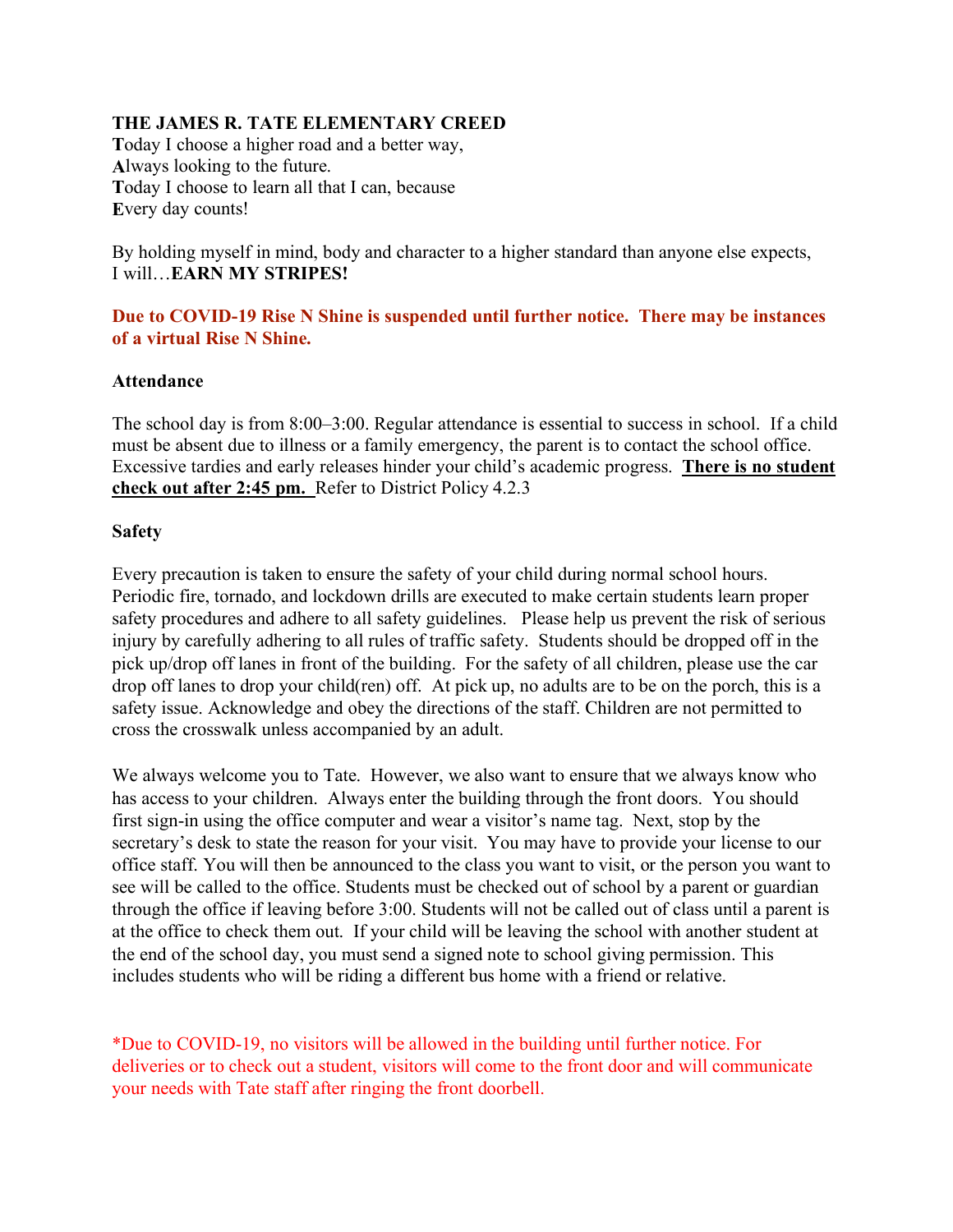## **Curriculum**

The instructional program of Tate Elementary School is in alignment with the curriculum and instructional methods of the Van Buren School District and the Arkansas Department of Education (ADE). This includes a program of comprehensive literacy, standards based mathematics, inquiry based science, social studies, physical activity, and the arts. Specific student learning expectations for each grade level are available on the ADE website under Arkansas Frameworks at [http://arkedu.state.ar.us/curriculum/curriculum\\_framework.html.](http://arkedu.state.ar.us/curriculum/curriculum_framework.html) We will also utilize Lincoln Learning and Zoom lessons for blended learning purposes.

## **RESPECT and DISCIPLINE**

Each staff member at Tate Elementary accepts responsibility for the maintenance of discipline and for the promotion of wholesome human relations. A student's behavior should conform to acceptable standards of conduct that reflects self-respect and consideration for the rights, feelings, and property of others. Refer to District Policy 4.3

## **BUS TRAFFIC**

Buses will enter and exit Tate Elementary in the designated bus lane. Buses unload and load in the back, on the west side of the building. Parking and parent traffic is not allowed in the bus lane before or after school until all buses have left the campus.

# **CAR TRAFFIC**

Parents of car riders will enter and exit Tate in the designated car lane. To ensure the safety of our students, car riders will be dismissed to the cafeteria and called by the teacher on duty when their ride arrives. Name tags will be provided to parents to hang from the rearview mirror. This makes the process run quickly and smoothly. Parent traffic will begin as soon as the last bus exits the parking lot. Please do not exit ahead of the buses. *To make our school as safe as possible, we ask that all parents stay in your vehicle and wait for the duty teacher to bring your child to you. Parents are not allowed in the hallways to pick up students. Please be respectful of all children and their safety.* 

## **Inclement Weather**

When severe weather creates hazardous conditions, the regular school schedule may be suspended to ensure students' safety. It is the parent's responsibility to monitor news reports via television and radio stations for announcements regarding changes in the school schedule. On a school day with wet or extreme temperature (below freezing or over 100 degrees) students will remain indoors during recess and before school starts.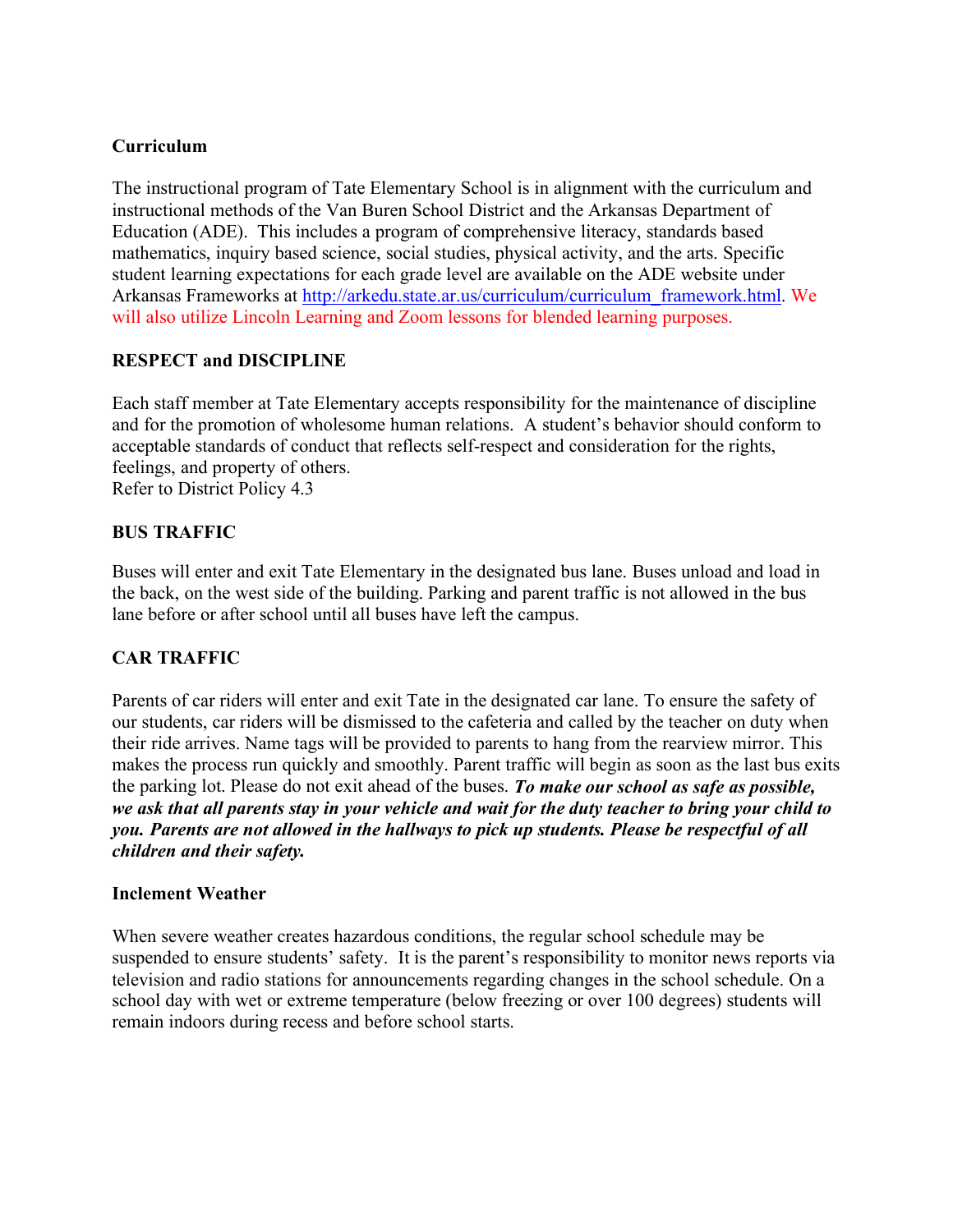## **PARENT INVOLVEMENT AND COMMUNICATION**

The faculty of Tate Elementary believes it is important for parents to be involved in every area of a child's education and development. Many activities will be scheduled throughout the year to provide parents with opportunities to become active participants in their child's learning. Parents and teachers must form a positive relationship based on open communication in order to have a successful school year.

The Tate PTA is a vital part of our school program. We encourage your membership and participation in the PTA. Meetings are usually held monthly with several projects throughout the year. Parents are encouraged to volunteer in many ways at school. You will have an opportunity to indicate your interests in volunteer programs at the beginning of the school year. Please feel free to suggest other ways in which you can become involved. We hope you will be an active part of your child's school career.

A parent facilitator from the faculty heads a Parent Advisory Committee which serves multiple functions such as setting the calendar for parent involvement events and reviewing data for our school improvement process.

Parents are welcome to visit school to have lunch with their child, observe a special event, or provide volunteer services so long as our check in procedures have been followed and their presence does not interrupt the learning process.

If eating lunch with your child, please keep in mind that your child needs to be escorted back to his/her classroom by a teacher. Parents are encouraged to eat lunch; however, the lunch schedule and instructional time needs to be honored and not interrupted. Parents are not allowed to go onto the playground or back to the classroom with their child. You may only eat with your student, their friends will not be allowed at the parent table.

\*Due to COVID-19, visitors are not allowed in the building until further notice. Night events are also cancelled until further notice. \*PTA may decide to hold meetings virtually.

## **LIBRARY**

The library services students and faculty. In order to achieve this goal, the library has the following objectives:

- 1. To teach students how to find and use materials independently.
- 2. To encourage reading for enjoyment as well as research.
- 3. To encourage use of the library.

## **Health Information**

Students are expected to have on file a record of immunizations according to the state laws of Arkansas. The school's staff will care for any child who becomes ill or injured at school. If the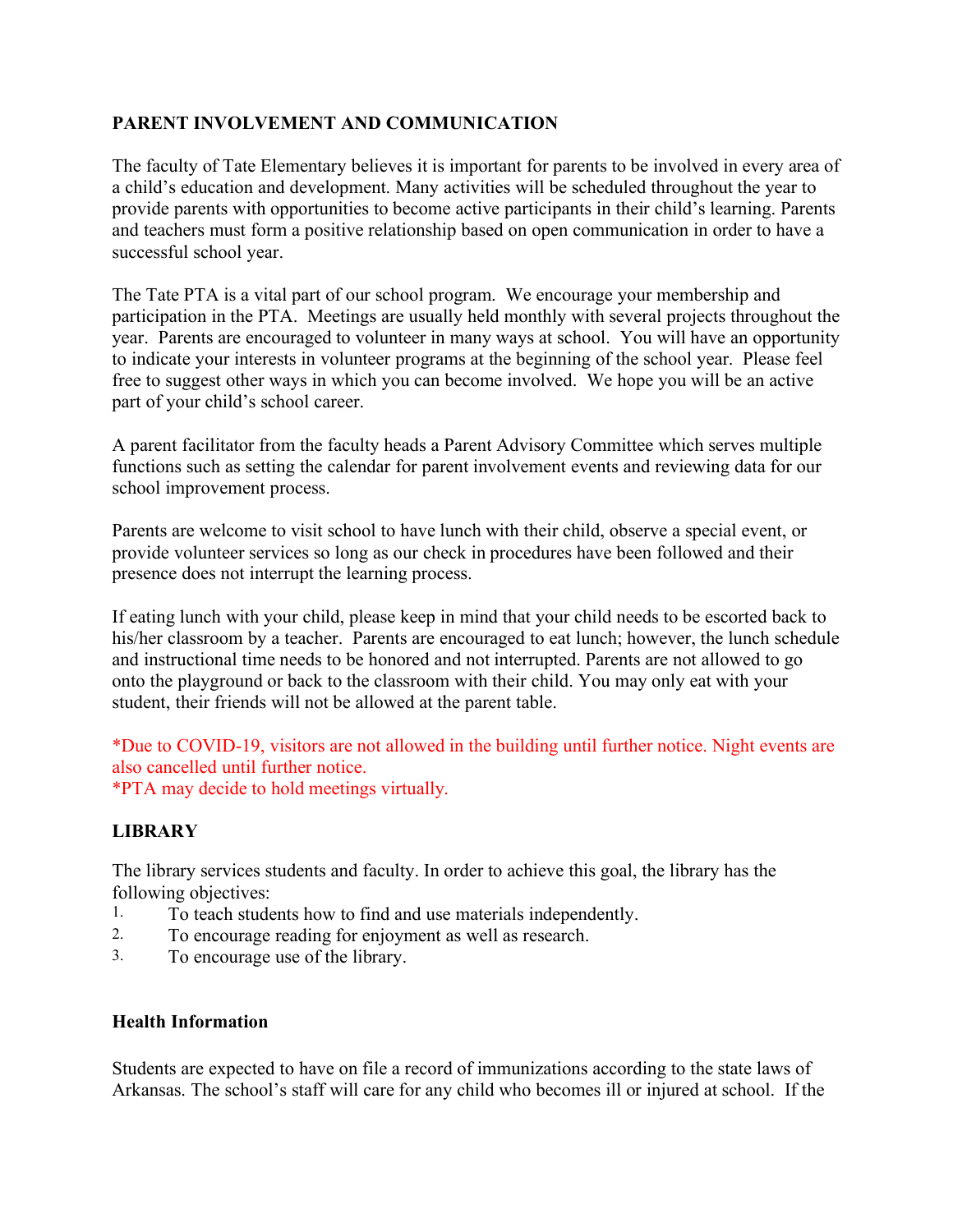child's condition is thought to be serious, the parents will be contacted and the child sent home. For a condition which may be contagious, students will be sent home until the child is no longer a danger to other students. Students should be free of fever for 24 hours before returning to school. In case of an emergency, the child will be taken to the hospital and the parents notified. Refer to District Policy 4.1.2

Tate students are not allowed to bring medicine to school. Students may be administered medications by office personnel while at school under the following policy:

- No over the counter drugs will be given at school.
- A parent must bring in prescription medication. Transportation of medicines on school buses is strictly prohibited.
- A parent must sign the consent form before any medications will be given.
- Medications must be in the original container with the child's name on the prescription.

With the exception of ADD/ADHD medications, no medication which is prescribed for three times a day or less will be administered at school.

## \*For COVID-19 symptoms, we will have specific steps and procedures we will follow provided by the Arkansas Department of Health and the CDC.

# **HEALTH SCREENINGS (state mandated)**

## **Vision: (A.C.A. 6-18-1501)**

Act 1438 of 2005 requires students in grades PreK, KF, 1, 2, 4, 6, 8, and transfer students to have an eye and vision screen. Only failure notifications are sent home. A child who does not pass the screening shall be required to have an exam conducted by an optometrist or ophthalmologist within 60 days of receipt of the screening report and show proof of the exam. Parents needing financial assistance should contact the school nurse.

**Hearing**: Hearing screens are mandated for students in grades PreK, K, 1, 2, 4, 6, 8, and transfer students. Only failure notices are sent home. Parents have 60 days to show proof that a doctor or audiologist examined their child.

## **- Insurance is billed for students covered under Medicaid/Arkansas Kids 1st will be billed, where applicable, for hearing and vision screenings conducted at school unless notified in writing, by parents to decline within 60 days of receipt of the handbook.**

## **BMI**: (ARK Code 20-7-133 and 3.04)

Act 1220 requires students in grades KF, 2, 4, 6, 8, and 10 to have their height and weight assessed. A parent who refuses to have their child assessed must provide a written request of the refusal to the school. Screening results will be sent home only upon request of the parent/legal guardian.

## **Scoliosis**: Act 95 of 1989 and Act 41 of 1987

The acts require girls in  $6<sup>th</sup>$  grade and all students in  $8<sup>th</sup>$  grade be screened for scoliosis. Parents of a child who fails the screening will be sent an information letter stating the need to see a licensed physician. A parent, who refuses to have their child screened, must provide a written request of refusal to the school.

**Release of Information:** I hereby authorize emergency medical services for my child. I give VBSD staff permission to give my child first aid treatment with OTC ointments and pain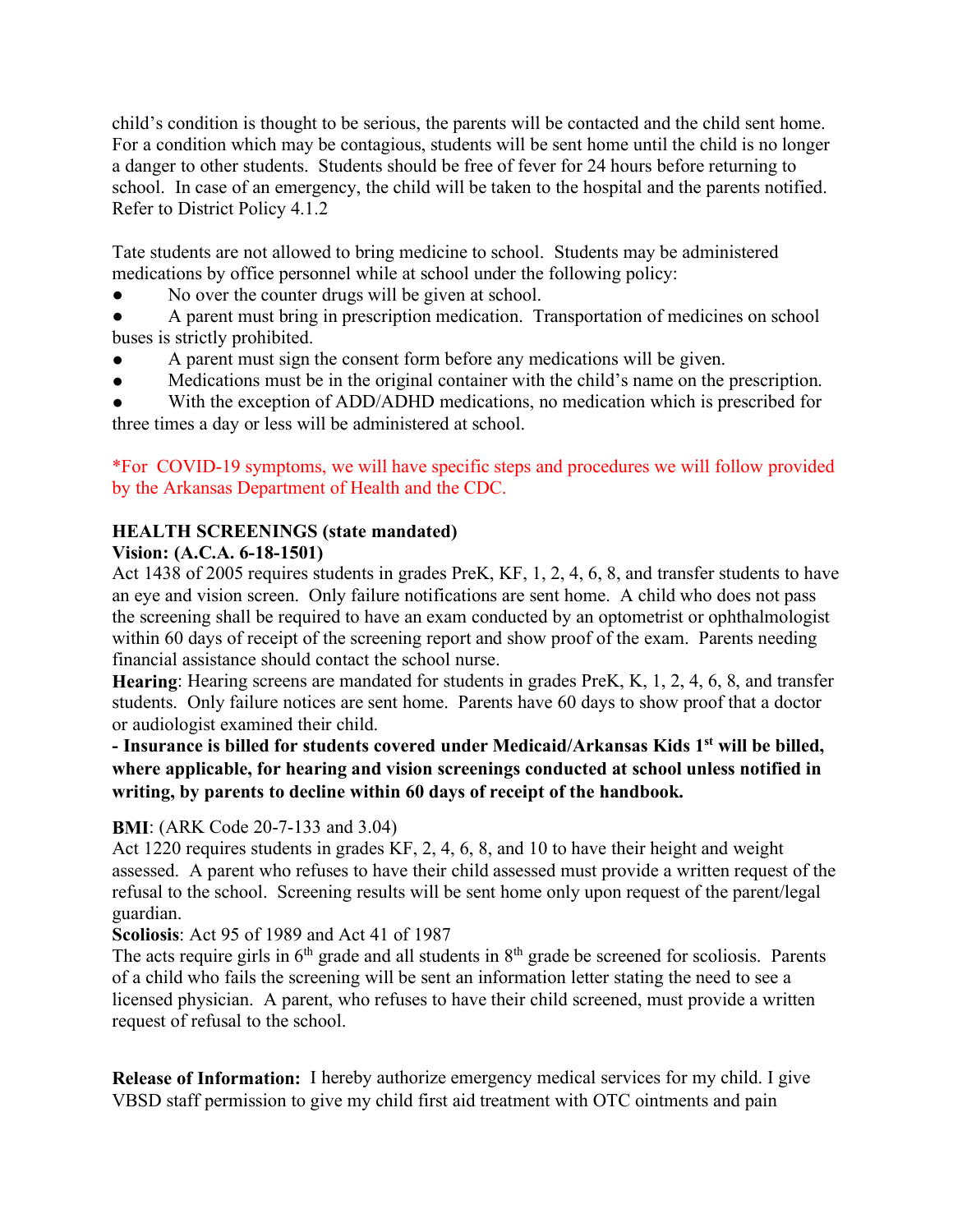relieving sprays, cough drops, band aids and bandages. I hereby authorize the Van Buren School District Health Services to share or discuss my child's health issues with any pertinent person.

### **EXÁMENES DE SALUD (Requeridos por el Estado)**

#### Visión: (ACA 6-18-1501)

La ley 1438 de 2005 requiere que los estudiantes en los grados Pre-K, KF, 1, 2, 4, 6, 8 y los estudiantes transferidos tengan un examen de los ojos y la vista. Solo se enviaran a casa notificaciones en caso de detectar alguna falla en la visión del alumno. El alumno que no apruebe la evaluación deberá tener un examen realizado por un optometrista u oftalmólogo dentro de los 60 días posteriores a la recepción del informe de evaluación y mostrar prueba del examen. Los padres que necesiten ayuda financiera deben comunicarse con la enfermera de la escuela.

Audición: Las evaluaciones auditivas son obligatorias para los estudiantes en los grados Pre-K, K, 1, 2, 4, 6, 8 y para los estudiantes de transferencia. Solo se enviaran a casa avisos o notificaciones en caso de detectar alguna falla en el sistema auditivo del alumno. Los padres tienen 60 días para demostrar que un médico o un audiólogo examinó a su hijo. - El seguro médico enviará la factura a Medicaid / Arkansas Kids 1st (Esto solo aplica para los alumnos que tengan cobertura de estos seguros); así mismo se facturará, cuando corresponda, por los exámenes auditivos y de la vista realizados en la escuela al menos que los padres lo notifiquen por escrito y se nieguen dentro de los 60 días posteriores después de recibir el manual de la escuela.

### IMC (Índice de masa corporal):(Código de ARCA 20-7-133 y 3,04)

La ley 1220 requiere que los estudiantes en los grados KF, 2, 4, 6, 8, y 10 tengan su altura y peso evaluados. Un padre que se niega a que se evalúe a su (a) debe presentar un escrito o solicitud a la escuela. Los resultados de la evaluación se enviarán a casa solo a petición del padre / tutor legal.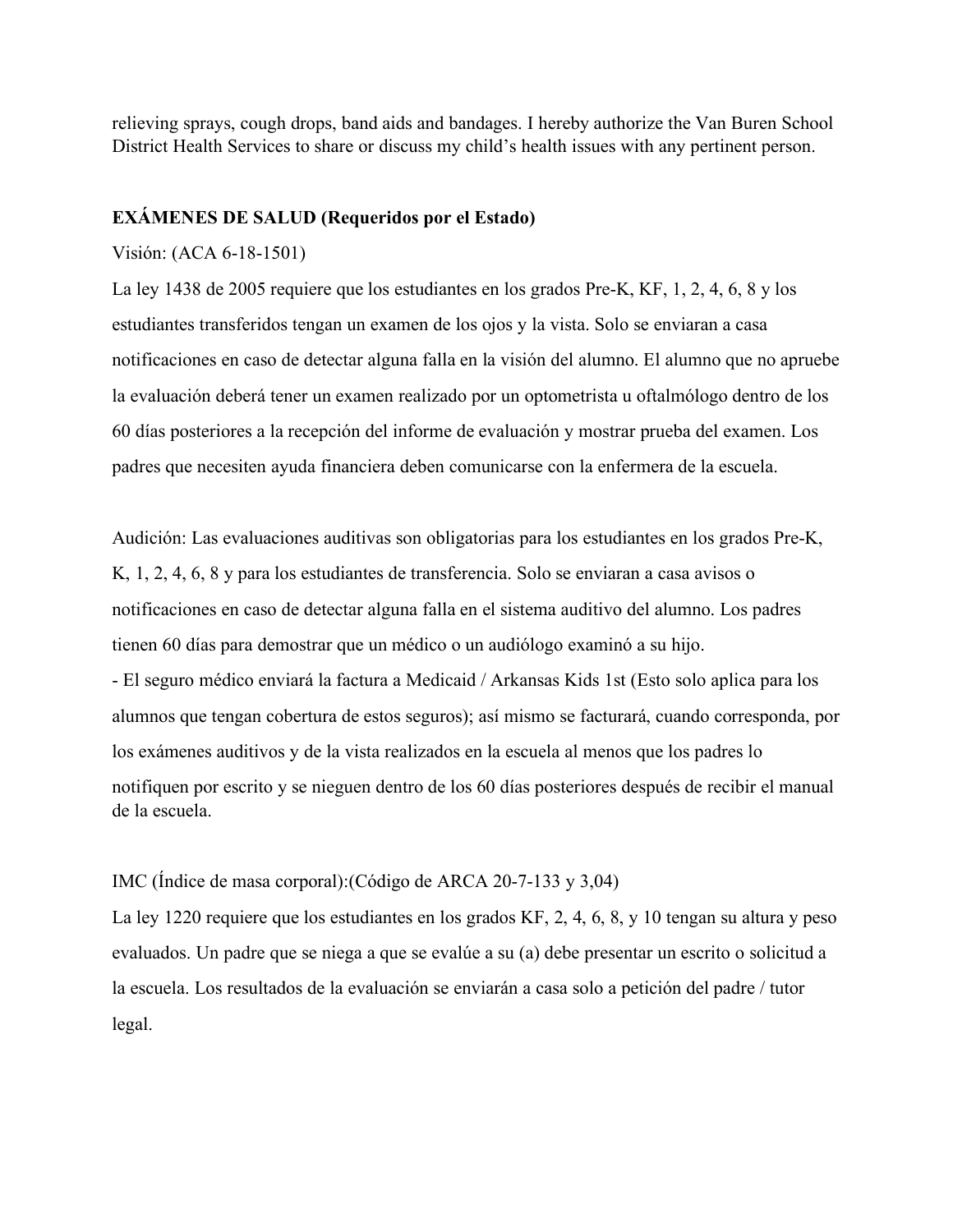La Escoliosis: Ley 95 de 1989 y Ley 41 de 1987

Estas leyes requieren que las alumnas de sexto grado y todos los estudiantes de octavo grado se examinen de escoliosis. A los padres de un niño (a) que no apruebe esta evaluación médica se les enviará una carta informativa indicando la necesidad de ver a un médico autorizado. Un padre que se niega a que su hijo sea examinado, debe presentar una solicitud de rechazo por escrito a la escuela.

Divulgación de información: Por la presente autorizo los servicios médicos de emergencia para mi hijo (a). Doy permiso al personal del distrito escolar de Van Buren (VBSD) para proporcionar a mi hijo (a) tratamiento de primeros auxilios con ungüentos de venta libre y aerosoles para aliviar el dolor, pastillas para la tos, tiritas y vendas. Por la presente autorizo a los Servicios de Salud del Distrito Escolar de Van Buren a compartir o discutir los problemas de salud de mi hijo (a) con cualquier persona que se considere pertinente.

### **PHONE USAGE**

Please make all arrangements with your child before school. Phone use is limited and is allowed for emergency use only. **Students may not use the phone without a note from their teacher.**

## **LOST AND FOUND**

Any item that is found should be turned in to the office where it will be kept for a reasonable period of time. All items not claimed within a reasonable time will be given to a charitable organization. Please write the student's name on all personal items. The school is not responsible for lost or stolen articles.

### **COUNSELING**

All students at Tate Elementary School have access to the services of the school counselor. A teacher may refer a student or a parent may request the counselor's assistance for the child.

### **DELIVERIES AND MESSAGES**

Any item, which is delivered to a student at school, should be routed through the office. The office will not take personal messages for students unless they are from a parent/guardian.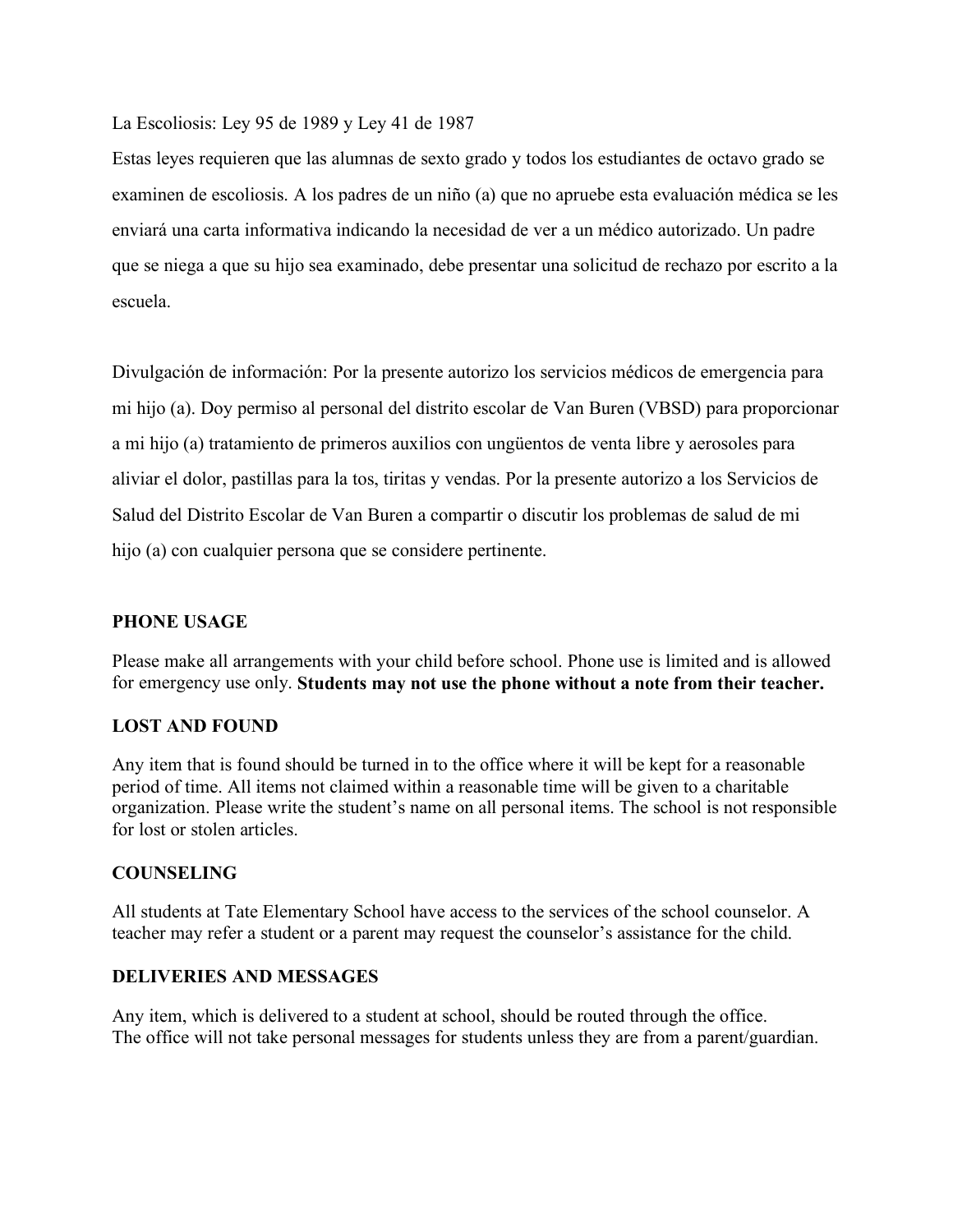\*Due to COVID-19, no visitors will be allowed in the building until further notice. For deliveries or to check out a student, visitors will come to the front door and will communicate your needs with Tate staff.

# **GIFTS**

Gifts delivered to the school for students will be kept for the students in the office until 2:40. The students will be notified when the gift is delivered, and they can pick them up any time between 2:40 and 3:00.

\*Due to COVID-19, there will be no gifts left for delivery into the building.

# **Non-Nutritional Days**

The Arkansas Department of Education has passed rules governing nutrition. standards in Arkansas Public Schools. These rules have an effect on what food item parents are allowed to send to school.

Please note the following rules, sign, and return the bottom portion Indicating you have read and understand.

Elementary students will not have access to vended (sold or given away) food and beverage Items anytime, anywhere on school premises during the declared school day.

This does not apply to students with special needs Indicated in the student IEP or to school nurses providing health care to individual students.

- Students may be given any food and/or beverage Items for up to nine (9) different school events each school year to be determined and approved by school officials.
- Nutritional foods may be used for instructional purposes. The school, as part of the planned Instructional program, may also distribute nutritional snacks (kindergarten snacks for example).

● This does not restrict what parents may provide for their own child's lunch or snack.

To meet state regulations (law), we must ask parents not to provide food/beverage Items to other children at school for events such as birthday parties. Parents may provide food/beverage Items upon request to support one of up to nine (9) allowable events such as Valentine's Day.

# **Días No Nutricionales**

El Departamento de Educación de Arkansas ha aprobado reglas que rigen la nutrición y estándares en las Escuelas Públicas del Estado de Arkansas. Estas reglas tienen un efecto sobre los alimentos que los padres pueden enviar a la escuela.

Tenga en cuenta las siguientes reglas, firme y devuelva la parte inferior que indica que ha leído y comprendido.

● Los estudiantes de primaria no tendrán acceso a alimentos y bebidas vendidos (vendidos o regalados) en ningún momento ni en ningún lugar de las instalaciones de la escuela durante el día escolar declarado.

● Esto no se aplica a los estudiantes con necesidades especiales indicadas en el IEP (Plan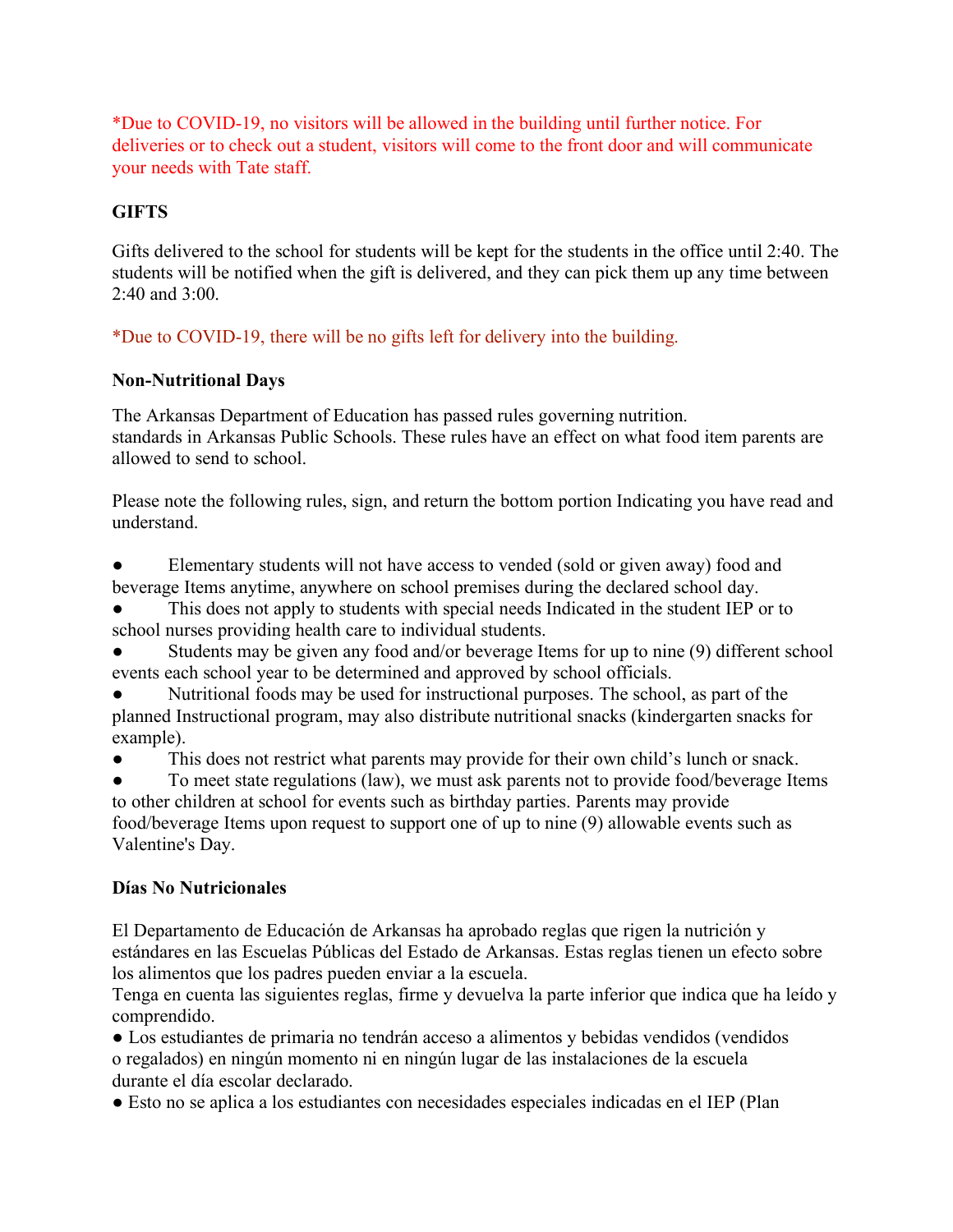Individual de Educación) del estudiante ni a las enfermeras escolares que brindan atención médica a estudiantes de manera individual.

 $\bullet$  Los estudiantes pueden recibir cualquier alimento y / o bebidas hasta en nueve (9) eventos escolares diferentes cada año escolar que serán determinados y aprobados por los funcionarios escolares.

● Los alimentos nutricionales se pueden utilizar con fines educativos. La escuela, como parte del programa educativo planificado, también puede distribuir refrigerios nutritivos (refrigerios de jardín de infantes, por ejemplo).

● Esto no restringe lo que los padres pueden proporcionar para el almuerzo o merienda de su propio hijo (a).

● Para cumplir con las regulaciones estatales (ley), debemos pedir a los padres que no proporcionen alimentos / bebidas a otros niños en la escuela para eventos como fiestas de cumpleaños. Los padres pueden proporcionar alimentos / bebidas a petición para apoyar uno de los nueve (9) eventos permitidos por el distrito, por ejemplo el Día de San Valentín.

\*Due to Covid-19, visitors will not be allowed to attend celebrations until further notice.

# **MARKETING**

No buying, selling or trading is allowed at Tate Elementary School.

# **MONEY/VALUABLE ITEMS**

Please do not bring large sums of money or expensive items to school. The school cannot be responsible for lost, stolen, or broken personal possessions.

# **TOYS AND ELECTRONIC EQUIPMENT**

Do not bring cell phones, MP3 players, CD's, handheld games, other electronic equipment, or toys to school unless they are needed in class. The school provides basketballs, soccer balls, and other playground equipment for students.

# **Technology**

We are fortunate to have calculators, computers, and other technology available at Tate for student use in the pursuit of learning. Technology is also used by staff for communication, administrative, and assessment purposes. Each student will be assigned a technology device to take home nightly. In accordance with school district policy, students will be asked to sign a contract regarding appropriate use of technology while at school and at home. Refer to District Policy 2.29. Families are encouraged to communicate with staff via e-mail and to visit the school's website for current school information at [www.vbsd.us.](http://www.vbsd.us/)

## **Student Performance and Evaluation**

Reports of student progress will be sent home at the end of each quarter (about 9 weeks) and at mid-term of each quarter. Our evolving communication of student progress reflects our goal of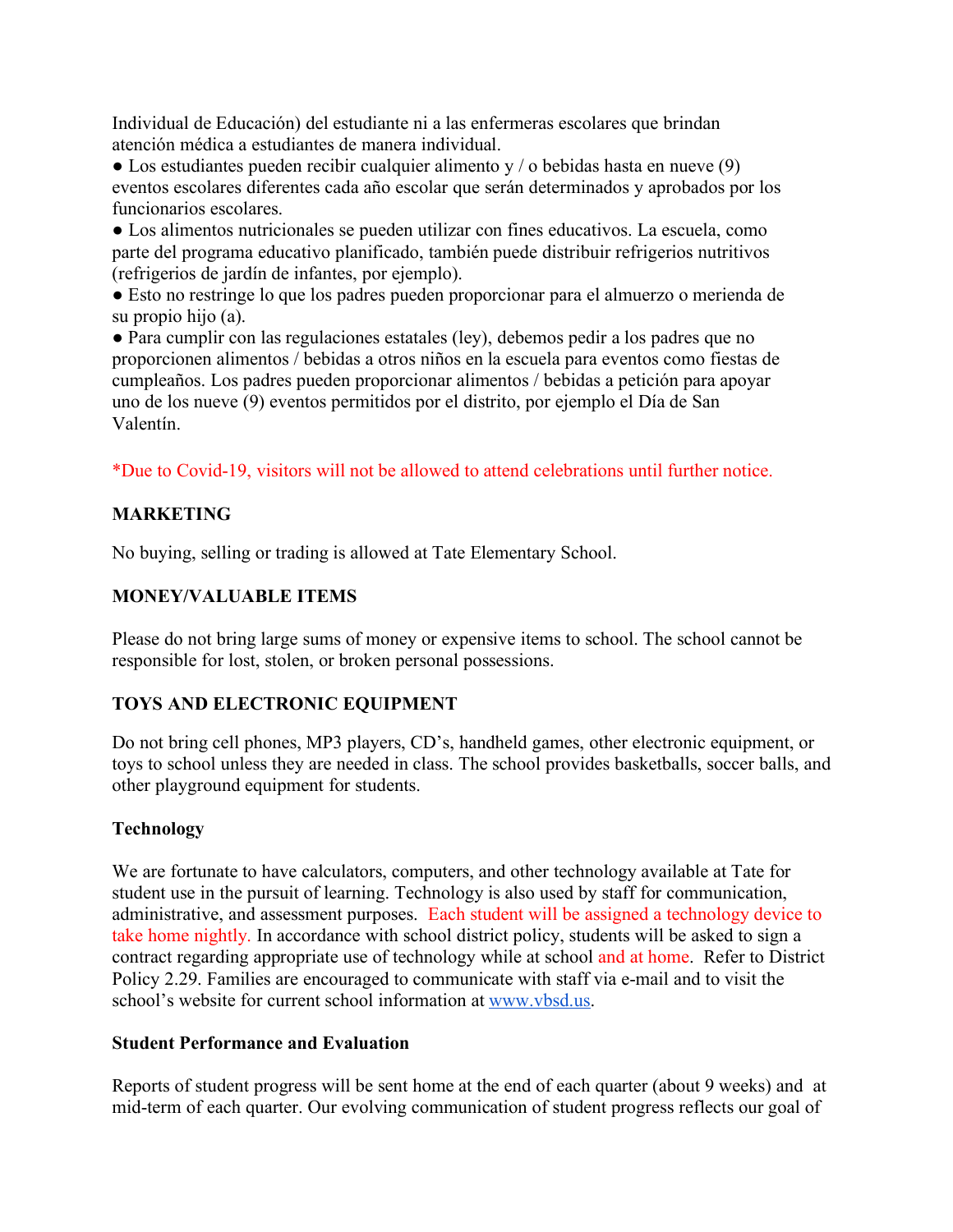every student succeeding on standard learning expectations. The grading system may include portfolio assessment, reading levels (rather than grades), scoring guides (4=advanced, 3= proficient, 2= basic, 1= below basic) and/or a letter grade scale (ES= Exceeding Standard, MS=Meeting Standard, BS=Below Standard, RS= Requires Support).

## **Remediation Plan**

In order to provide a learning environment that enables all students to learn at high levels, Tate Elementary will provide an intense remediation program to any student failing to achieve the proficient level on the state mandated criterion-referenced tests or scores below the fiftieth percentile on the state mandated norm-referenced test. The program will be specific to the student's identified deficiencies, different from the previous year's regular classroom instructional program, and take into account the student's learning style. After evaluation by school personnel knowledgeable of the student's performance, a student plan will be developed, identifying the student's specific areas of deficiency in literacy and/or mathematics, the desired level of performance in these areas, and the instructional and support services provided to meet the desired levels of performance. The plan shall be flexible, contain multiple remediation methods and strategies, include formative assessments and shall be revised periodically based on the results from the formative assessments. Students shall receive remediation from a highly qualified teacher and/or highly qualified paraprofessional under the guidance of a highly qualified teacher. According to state regulations, failure to participate in required remediation may result in retention if proficiency is not attained. In addition, Tate utilizes an intervention team of highly qualified personnel to create and provide additional instructional and or behavioral support.

# **Support Staff**

We are fortunate to have several support staff members at Tate. We have a full-time nurse. Students who qualify may receive the services of the resource, reading recovery, or speech teachers. All students participate in physical education, music, guidance, art, computer lab and library/media center activities on a regular schedule. These certified teachers will share with you specific information regarding their programming. In addition to class time, whenever a student needs to see the counselor, they may ask for an appointment. Teachers and parents may also make referrals to the counselor.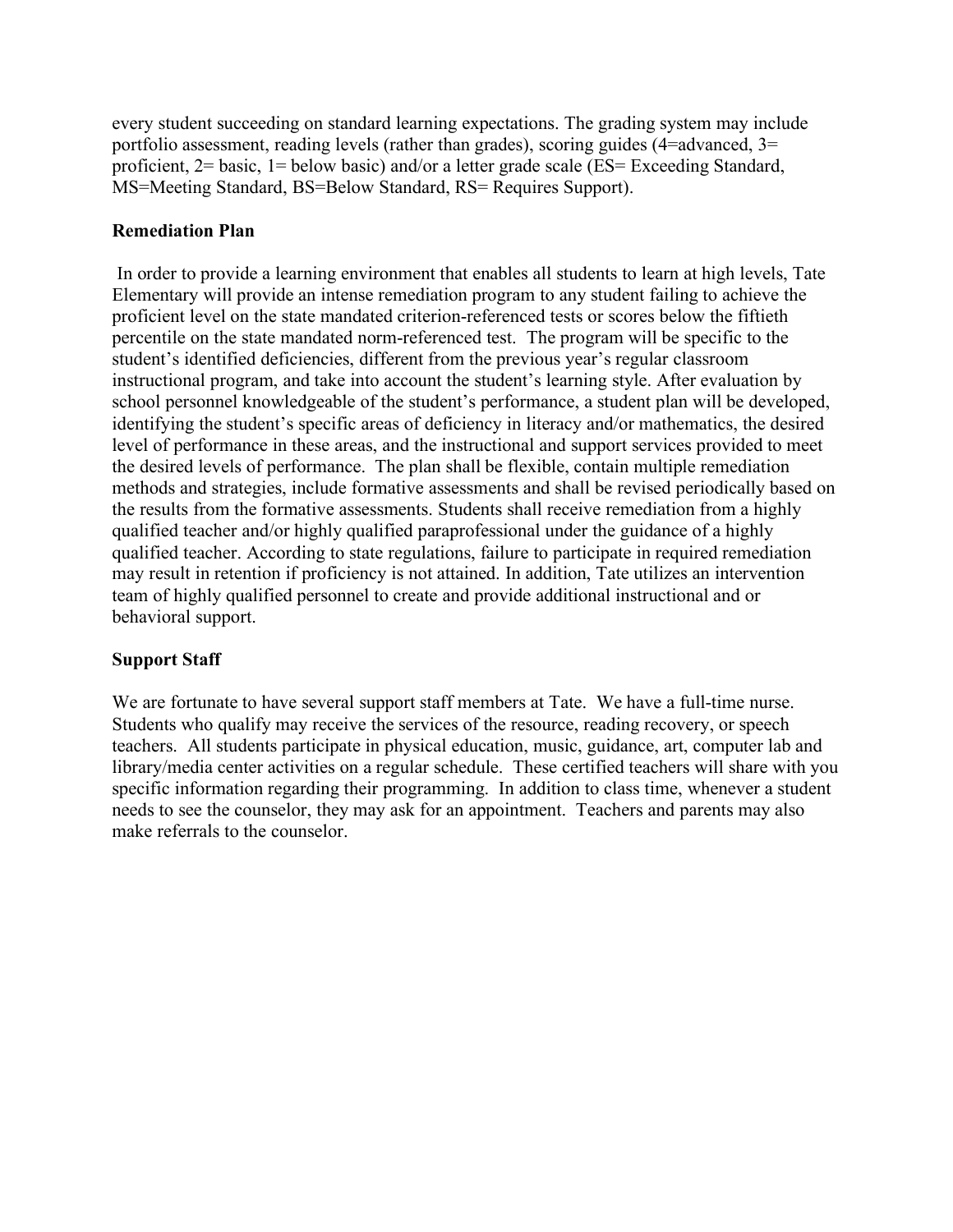After reading the Tate Elementary student handbook with your child, this page must be signed, dated and returned to school.

Robert Childers, Principal [Michele Shipman,](mailto:michele.shipman@vbsd.us) Assistant Principal

I have read and discussed the material in this handbook with my child. I understand and agree that my child will abide with the rules and regulations set by the Van Buren School District and Tate Elementary.

| Grade |
|-------|
|       |

Homeroom Teacher\_\_\_\_\_\_\_\_\_\_\_\_\_\_\_\_\_\_

### **Release of Information**

*I hereby authorize emergency medical services for this student. I give VBSD staff permission to give my child first aid treatment with OTC ointments and pain relieving sprays, cough drops, band-aids and bandages. I hereby authorize the Van Buren School District Health Services to share or discuss my child's health issues with any pertinent person.*

| Parent/Legal Guardian Signature |  | Date: |
|---------------------------------|--|-------|
|                                 |  |       |